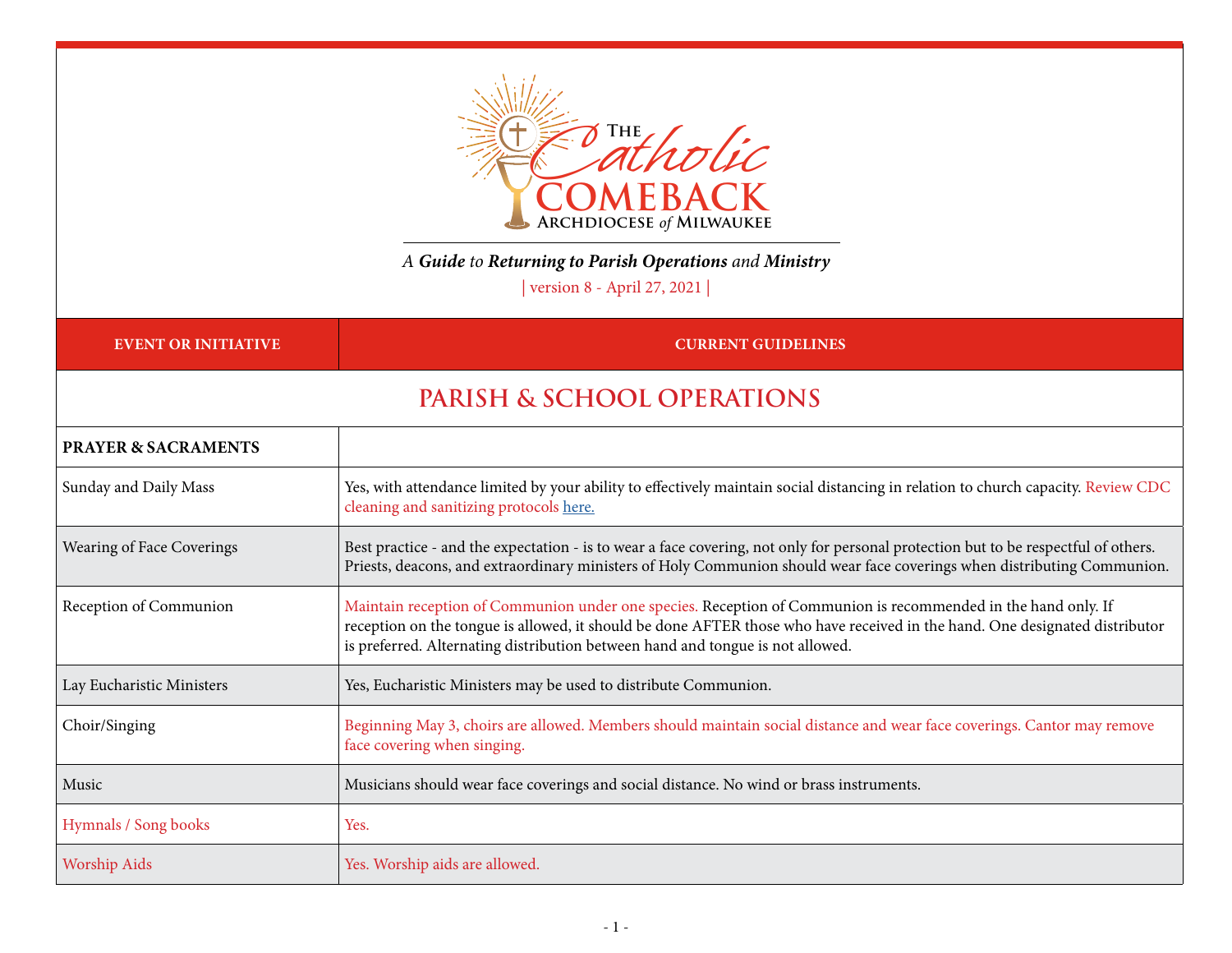# **The**Catholic **Comeback** *<sup>A</sup>guide to returning to parish operations and ministry*

### **EVENT OR INITIATIVE CURRENT GUIDELINES**

| <b>Altar Servers</b>                                                                                                                           | Yes, wearing face covering and maintaining social distance in sanctuary.                                                                                                                                                                          |
|------------------------------------------------------------------------------------------------------------------------------------------------|---------------------------------------------------------------------------------------------------------------------------------------------------------------------------------------------------------------------------------------------------|
| <b>Presentation of Gifts</b>                                                                                                                   | Yes, while wearing face coverings. Gifts should be covered until the time of the presentation.                                                                                                                                                    |
| <b>First Communion Celebrations</b>                                                                                                            | Yes, with attendance limited by your ability to effectively maintain social distancing in relation to church capacity.                                                                                                                            |
| Youth Confirmation                                                                                                                             | Yes, with attendance limited by your ability to effectively maintain social distancing in relation to church capacity.                                                                                                                            |
| <b>Adult Confirmation</b>                                                                                                                      | May 23, 2021, Pentecost Sunday at the Cathedral                                                                                                                                                                                                   |
| Weddings                                                                                                                                       | Yes, with attendance limited by your ability to effectively maintain social distancing in relation to church capacity.                                                                                                                            |
| Funerals                                                                                                                                       | Yes, with attendance limited by your ability to effectively maintain social distancing in relation to church capacity.                                                                                                                            |
| <b>Funeral Wakes</b>                                                                                                                           | Yes, with social distancing.                                                                                                                                                                                                                      |
| Reconciliation                                                                                                                                 | Yes, with social distancing and privacy protocols. Confessionals may be used at the priest's discretion.                                                                                                                                          |
| <b>Baptisms</b>                                                                                                                                | Yes, with attendance limited by your ability to effectively maintain social distancing in relation to church capacity.                                                                                                                            |
| Anointing of Covid patients                                                                                                                    | Contact Vicar for Clergy for instructions.                                                                                                                                                                                                        |
| Anointing of the Sick Services                                                                                                                 | Yes. Public communal celebrations of the Sacrament of the Sick are allowed, abiding by the Sacramental guidelines and<br>maintaining social distancing.                                                                                           |
| Visiting/Taking Communion to<br>Parishioners who are Homebound                                                                                 | Yes, clergy and limited number of parish-trained lay ministers only, taking extra caution with hygiene and handwashing,<br>following guidelines available here. Individuals may take communion to spouse/family member, using an appropriate pyx. |
| Visiting Parishioners/Taking<br>Communion into Hospitals, Nursing<br>Homes, Assisted Living or Rehab<br>Facilities and Senior Living Complexes | Yes, clergy and limited number of parish-trained lay ministers only, taking extra caution with hygiene and handwashing,<br>following facility guidelines.                                                                                         |
| Processions                                                                                                                                    | Yes, practicing social distancing and wearing face coverings.                                                                                                                                                                                     |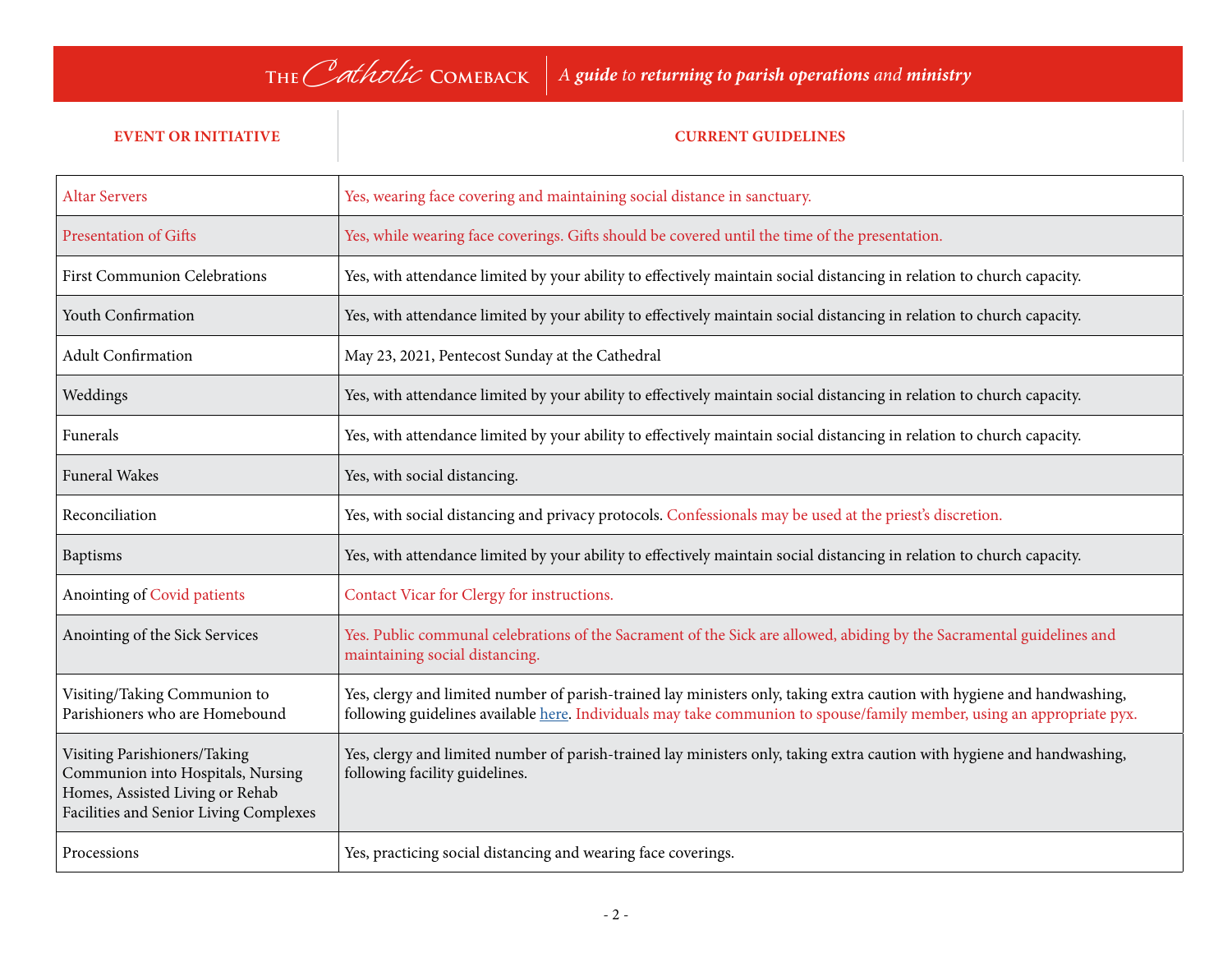### **EVENT OR INITIATIVE CURRENT GUIDELINES**

| Children's Liturgy of the Word                                                        | Yes, with social distancing.                                                                                                                                                                                                                                                                       |  |
|---------------------------------------------------------------------------------------|----------------------------------------------------------------------------------------------------------------------------------------------------------------------------------------------------------------------------------------------------------------------------------------------------|--|
| Distribution of Holy Water                                                            | Yes, in individual containers or automatic dispensers.                                                                                                                                                                                                                                             |  |
| Use of Holy Water in Fonts                                                            | <b>No</b>                                                                                                                                                                                                                                                                                          |  |
| Funeral luncheons/receptions or<br>wedding rehearsal receptions, etc.                 | Yes. Individually-wrapped / served food. No buffet service.                                                                                                                                                                                                                                        |  |
| Use of parish and school buildings for<br>parish/school activities                    | Yes, with social distancing protocols.                                                                                                                                                                                                                                                             |  |
| Use of parish and school buildings for<br>outside groups                              | Yes. Usage limited to parish/school sponsored groups under the Catholic umbrella. Short-term rental/use allowed, if space is<br>otherwise unoccupied or not in use (for example, summer rental), see facility usage agreement                                                                      |  |
| PARISH AND SCHOOL EVENTS                                                              |                                                                                                                                                                                                                                                                                                    |  |
| In-person Graduations for 2021                                                        | Yes, with attendance limited by your ability to effectively maintain social distancing in relation to your venue capacity. Strict<br>adherence and vigilance with cleaning and sanitizing protocol. Please contact Office for Schools for any clarification.                                       |  |
| Baccalaureate Masses for 2021                                                         | Yes, with attendance limited by your ability to effectively maintain social distancing in relation to church capacity. Strict<br>adherence and vigilance with cleaning and sanitizing protocols.                                                                                                   |  |
| <b>FORMATION</b>                                                                      |                                                                                                                                                                                                                                                                                                    |  |
| Spring Concerts / Plays / Musicals                                                    | Yes, with attendance limited by your ability to effectively maintain social distancing in relation to your venue capacity.                                                                                                                                                                         |  |
| May Crownings                                                                         | Yes, with attendance limited by your ability to effectively maintain social distancing in relation to your church capacity.                                                                                                                                                                        |  |
| Religious Education (Child and Youth,<br>K-5, Middle/High School & Youth<br>Ministry) | Yes, in-person formation is preferred, with social distancing and face coverings and less than 50 in attendance. Small groups<br>encouraged. For family programs, social distancing by household. Be ready to offer alternatives and support for families who<br>wish to form their teens at home. |  |